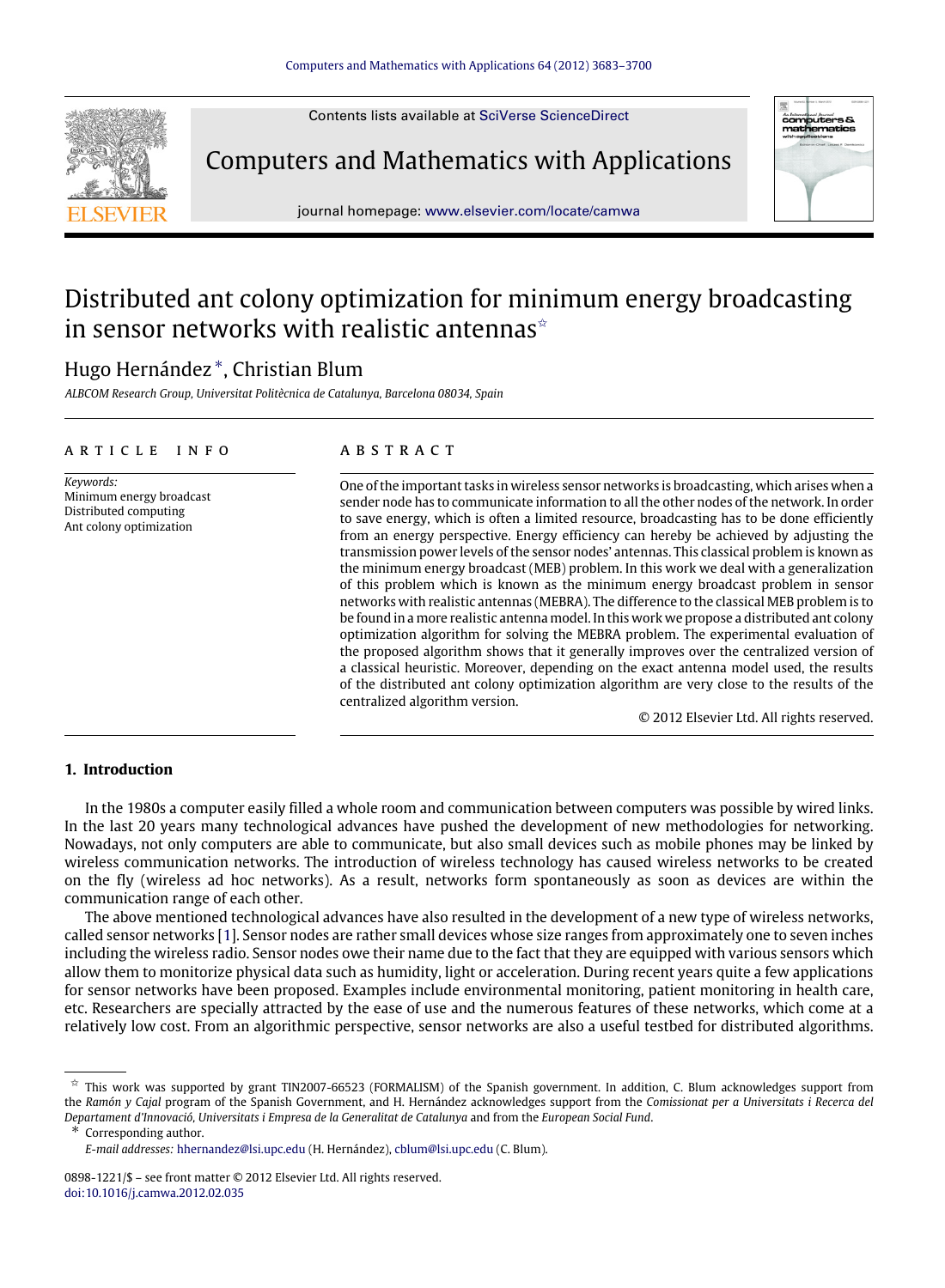Their working is based on the exchange of local information between nodes in order to achieve a global goal. Cooperation between the sensor nodes is an important feature for the compensation of their shortcomings when solving complex tasks.

Ad hoc and sensor networks are sometimes implemented in regions without a reliable power supply. Therefore, nodes are usually equipped with batteries. In this scenario, energy becomes a scarce resource which must be carefully controlled. Energy-aware algorithms and protocols aim at extending network lifetime and performance by minimizing the energy consumption of all regular operations. In this paper we deal with one of these regular operations, namely *broadcasting*, which is the action of one sender node transmitting information (possibly in a multi-hop fashion) to all other nodes of the network. In this paper we deal with the *minimum energy broadcast problem* in sensor networks *with realistic antennas* (MEBRAs) which was introduced in [\[2\]](#page--1-1). This problem is a generalization of the classical minimum energy broadcast (MEB) problem from the literature [\[3\]](#page--1-2). In contrast to the assumption made in the MEB, real antennas are not able to transmit at any given transmission power, that is, any real value between 0 and the maximum one allowed by the hardware. Instead, real antennas usually have a set of fixed transmission power levels. For example, sensor node manufacturers such as Coalesenses GmbH (iSense) or Sun Microsystems (SunSPOTs) use antennas with six, respectively 200, transmission power levels (in addition to the state of turning the antennas off).

#### *1.1. Related work*

The classical MEB problem, especially in the case of considering omni-directional antennas, has been intensively tackled in the literature. A comprehensive survey can be found in [\[3\]](#page--1-2). The current state of the art among centralized approaches is the *ant colony optimization* (ACO) algorithm from [\[4,](#page--1-3)[5\]](#page--1-4). This algorithm, which makes intensive use of the *r*-shrink local search procedure proposed in [\[6\]](#page--1-5), compares very favorably in comparison to other approaches both in computation time consumption and in solution quality. In addition to the case of considering omni-directional antennas, the above-mentioned ACO algorithm was successfully applied to three other versions of the MEB problem: (1) the MEB problem considering directional antennas, enabling nodes to adjust the beam direction and the beam width of the transmission for saving energy and avoiding collisions; (2) the minimum energy multicast (MEM) problem, which considers the case of transmitting information only to a subset of the nodes in the network; and (3) the MEM problem with directional antennas, which considers both multicasting and directional antennas simultaneously. Other solution approaches based on local search include [\[7](#page--1-6)[,8\]](#page--1-7) and power-based methods such as [\[6\]](#page--1-5). Even more sophisticated metaheuristic approaches have been developed in [\[9–12\]](#page--1-8).

Among the centralized deterministic heuristics for the MEB problem with omni-directional antennas, the *broadcast incremental power* (BIP) algorithm [\[13,](#page--1-9)[14\]](#page--1-10) is regarded as a classical benchmark algorithm. Other competitive heuristics include *multipoint relaying* (MPR) [\[15\]](#page--1-11) and *dominant pruning* (DP) [\[16\]](#page--1-12). Concerning BIP, it is worth mentioning that the algorithm has also been adapted to work for multicasting [\[14\]](#page--1-10) and for the MEB problem considering directional antennas [\[17\]](#page--1-13). The basic working of the BIP algorithm can be described as follows. It creates a broadcast in a step-by-step manner, starting with a partial solution which only includes the original sender node. At each step, the algorithm identifies the node that can be included into the current partial solution with the lowest increase in total transmission power required by the solution. Note, that including a node in a solution means that its position must be covered by the transmission area of another node which is already in the solution.

In contrast to centralized approaches, work concerning distributed approaches for tackling the MEB problem is quite rare. The best ones among these approaches are a distributed version of the BIP algorithm (known as DBIP) which was introduced by Wieselthier et al. in [\[18\]](#page--1-14), and *fractional transmission scheme* (FTS) proposed by Vellambi et al. in [\[19\]](#page--1-15). Another work is the one by Chen et al. [\[20\]](#page--1-16), which also considers broadcasting. However, the authors focus on a slightly different problem concerning the reduction of the broadcast time. Although the authors of [\[20\]](#page--1-16) also give importance to the efficient use of power resources, they show that their algorithm consumes much more energy than DBIP.

## *1.2. Our contribution*

In this paper we introduce a distributed ant colony optimization algorithm for solving the MEBRA problem. The working of this algorithm is based on the classical BIP heuristic. However, in order to be able to use the mechanism of BIP, we introduce a new localized criterion for extending partial solutions during solution construction. The obtained results show that the distributed ant colony optimization algorithm even outperforms the classical (centralized) BIP heuristic. This is in contrast to the distributed version of BIP (labeled DBIP), which performs significantly worse than BIP.

### *1.3. Organization of the paper*

The rest of this paper is organized as follows. In Section [2](#page--1-17) we formally describe the minimum energy broadcast problem in sensor networks with realistic antennas. In Section [3](#page--1-18) we introduce the BIP algorithm as well as the new localized way of extending partial solutions. Furthermore, in Section [4](#page--1-19) we introduce the new distributed ant colony optimization algorithm for the MEBRA problem, which is the main contribution of this research. Finally, in Section [5](#page--1-20) we show the results obtained by our algorithm on different sets of benchmark instances, and in Section [6](#page--1-21) we provide conclusions and deal with future work.